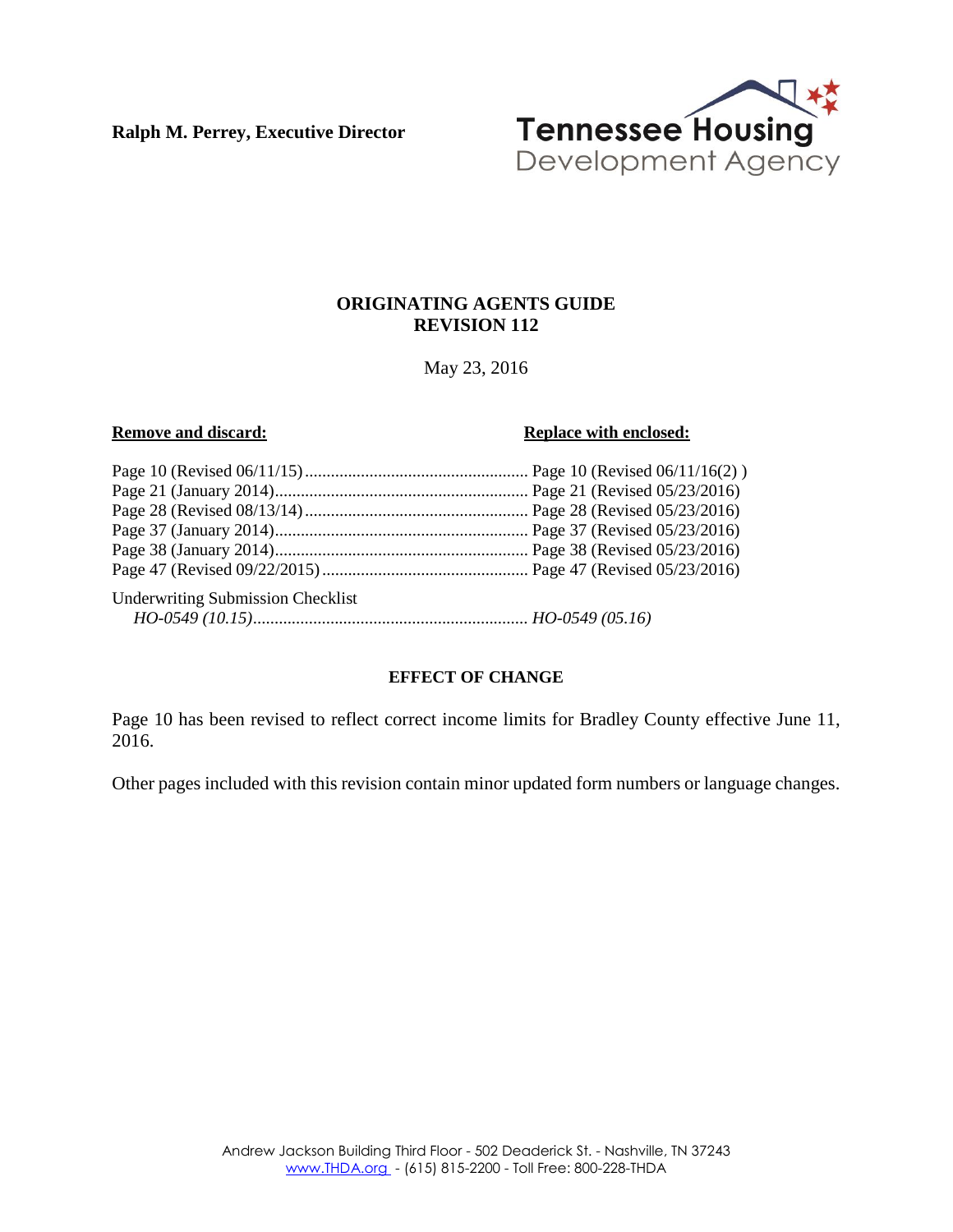

# **Originating Agents Guide**

## JANUARY 2014

Latest Revision: 5/23/16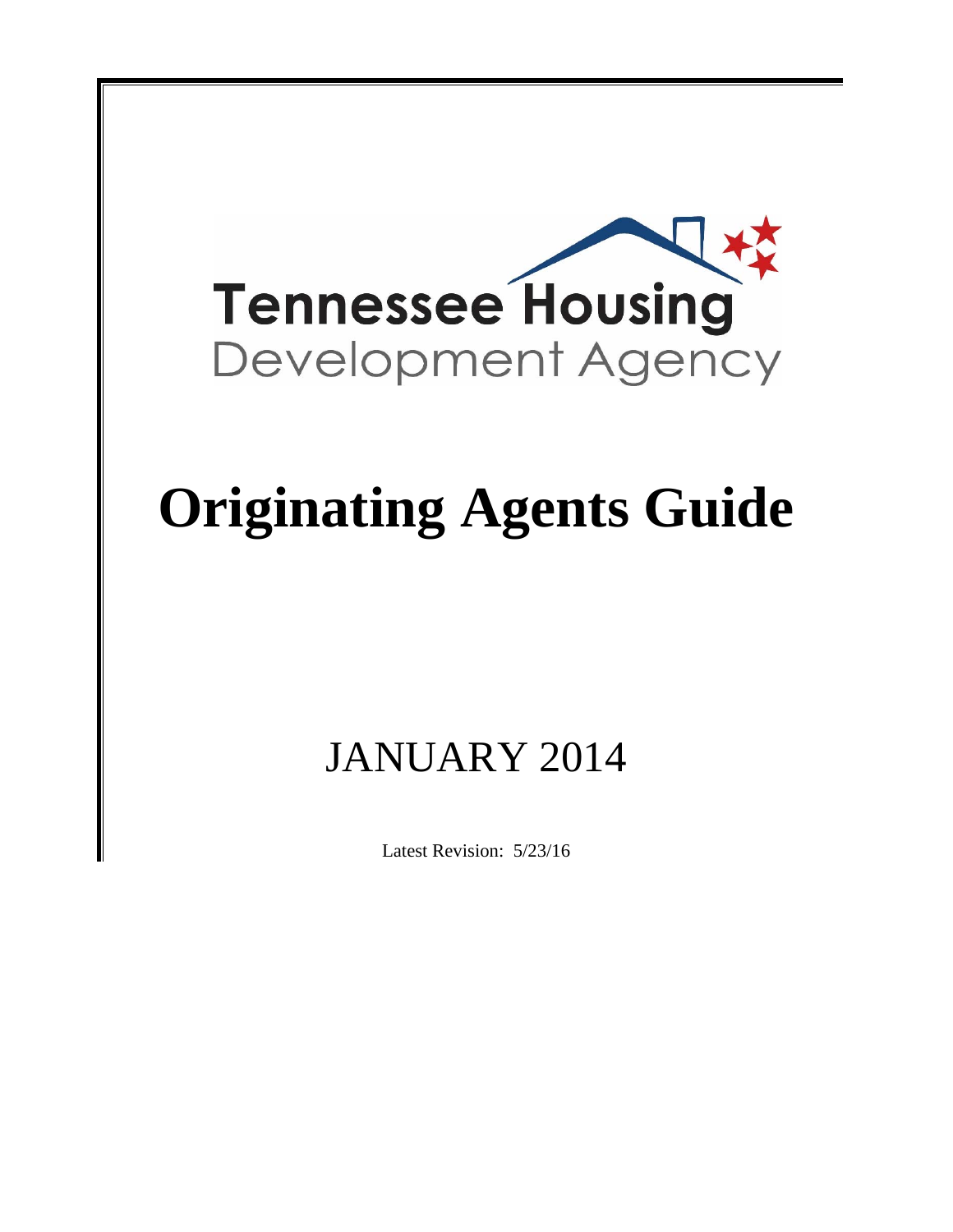### **D. Current Acquisition Cost Limits By MSA\*/County**

|                 |        |                                          | <b>Household Income Limits</b> |                |                 |                                                                |                                          | <b>Household Income Limits</b>                                               |                |
|-----------------|--------|------------------------------------------|--------------------------------|----------------|-----------------|----------------------------------------------------------------|------------------------------------------|------------------------------------------------------------------------------|----------------|
|                 |        | <b>Acquisition</b><br><b>Cost Limits</b> | $1-2$                          | $3+$           |                 |                                                                | <b>Acquisition</b><br><b>Cost Limits</b> | $1-2$                                                                        | $3+$           |
| <b>Counties</b> |        |                                          | <b>Persons</b>                 | <b>Persons</b> | <b>Counties</b> |                                                                |                                          | <b>Persons</b>                                                               | <b>Persons</b> |
| Anderson        |        | \$250,000                                | \$61,762                       | \$71,026       | Lewis           |                                                                | \$250,000                                | \$56,100                                                                     | \$64,960       |
| Bedford         |        | \$250,000                                | \$58,800                       | \$68,600       | Lincoln         | T                                                              | \$300,000                                | \$67,320                                                                     | \$78,540       |
| Benton          |        | \$250,000                                | \$56,100                       | \$64,960       | Loudon          | T                                                              | \$300,000                                | \$73,920                                                                     | \$86,240       |
| <b>Bledsoe</b>  | T      | \$300,000                                | \$67,320                       | \$78,540       | Macon           | $\mathbf T$                                                    | \$375,000                                | \$67,320                                                                     | \$78,540       |
| <b>Blount</b>   |        | \$250,000                                | \$61,762                       | \$71,026       | Madison         | T                                                              | \$300,000                                | \$67,320                                                                     | \$78,540       |
| <b>Bradley</b>  | $\ast$ | \$250,000                                | \$59,160                       | \$68,739       | Marion          | $\mathbf T$                                                    | \$300,000                                | \$69,960                                                                     | \$81,620       |
| Campbell        | T      | \$300,000                                | \$67,320                       | \$78,540       | Marshall        |                                                                | \$250,000                                | \$59,373                                                                     | \$68,279       |
| Cannon          | T      | \$375,000                                | \$80,280                       | \$93,660       | Maury           | $\mathbf T$                                                    | \$375,000                                | \$67,320                                                                     | \$78,540       |
| Carroll         | T      | \$300,000                                | \$67,320                       | \$78,540       | McMinn          |                                                                | \$250,000                                | \$59,880                                                                     | \$69,061       |
| Carter          |        | \$250,000                                | \$59,760                       | \$69,084       | McNairy         | T                                                              | \$300,000                                | \$67,320                                                                     | \$78,540       |
| Cheatham        |        | \$375,000                                | \$80,280                       | \$93,660       | Meigs           | T                                                              | \$300,000                                | \$67,320                                                                     | \$78,540       |
| Chester         | T      | \$300,000                                | \$67,320                       | \$78,540       | Monroe          | $\mathbf T$                                                    | \$300,000                                | \$67,320                                                                     | \$78,540       |
| Claiborne       | T      | \$300,000                                | \$67,320                       | \$78,540       | Montgomery      | $\frac{1}{2}$                                                  | \$250,000                                | \$59,253                                                                     | \$68,141       |
| Clay            | T      | \$300,000                                | \$67,320                       | \$78,540       | Moore           |                                                                | \$250,000                                | \$61,000                                                                     | \$70,150       |
| Cocke           | T      | \$300,000                                | \$67,320                       | \$78,540       | Morgan          | T                                                              | \$300,000                                | \$67,320                                                                     | \$78,540       |
| Coffee          | $\ast$ | \$250,000                                | \$59,693                       | \$68,647       | Obion           | $\mathbf T$                                                    | \$300,000                                | \$67,320                                                                     | \$78,540       |
| Crockett        | T      | \$300,000                                | \$67,320                       | \$78,540       | Overton         | T                                                              | \$300,000                                | \$67,320                                                                     | \$78,540       |
| Cumberland      |        | \$250,000                                | \$56,100                       | \$64,960       | Perry           |                                                                | \$250,000                                | \$56,100                                                                     | \$64,960       |
| Davidson        | $\ast$ | \$375,000                                | \$80,280                       | \$93,660       | Pickett         | T                                                              | \$300,000                                | \$67,320                                                                     | \$78,540       |
| Decatur         |        | \$250,000                                | \$59,280                       | \$69,160       | Polk            | $\mathbf T$                                                    | \$300,000                                | \$67,320                                                                     | \$78,540       |
| DeKalb          | T      | \$300,000                                | \$67,320                       | \$78,540       | Putnam          |                                                                | \$250,000                                | \$56,100                                                                     | \$64,960       |
| Dickson         |        | \$375,000                                | \$80,280                       | \$93,660       | Rhea            | $\mathbf T$                                                    | \$300,000                                | \$67,320                                                                     | \$78,540       |
| Dyer            | T      | \$300,000                                | \$67,320                       | \$78,540       | Roane           |                                                                | \$250,000                                | \$59,213                                                                     | \$68,095       |
| Fayette         | T      | \$300,000                                | \$69,600                       | \$81,200       | Robertson       | $\ast$                                                         | \$375,000                                | \$80,280                                                                     | \$93,660       |
| Fentress        | T      | \$300,000                                | \$67,320                       | \$78,540       | Rutherford      | $\ast$                                                         | \$375,000                                | \$80,280                                                                     | \$93,660       |
| Franklin        | T      | \$300,000                                | \$67,320                       | \$78,540       | Scott           | $\mathbf T$                                                    | \$300,000                                | \$67,320                                                                     | \$78,540       |
| Gibson          | T      | \$300,000                                | \$67,320                       | \$78,540       | Sequatchie      | $\mathbf T$                                                    | \$300,000                                | \$69,960                                                                     | \$81,620       |
| Giles           | T      | \$300,000                                | \$67,320                       | \$78,540       | Sevier          |                                                                | \$250,000                                | \$59,713                                                                     | \$68,670       |
| Grainger        | T      | \$300,000                                | \$67,320                       | \$78,540       | Shelby          | $\frac{1}{2}$                                                  | \$250,000                                | \$60,100                                                                     | \$69,115       |
| Greene          | T      | \$300,000                                | \$67,320                       | \$78,540       | Smith           |                                                                | \$375,000                                | \$64,800                                                                     | \$75,600       |
| Grundy          | T      | \$300,000                                | \$67,320                       | \$78,540       | Stewart         | T                                                              | \$300,000                                | \$67,320                                                                     | \$78,540       |
| Hamblen         | $\ast$ | \$250,000                                | \$56,760                       | \$66,220       | Sullivan        | $\ast$                                                         | \$250,000                                | \$59,893                                                                     | \$68,877       |
| Hamilton        | $\ast$ | \$250,000                                | \$61,200                       | \$70,380       | Sumner          |                                                                | \$375,000                                | \$80,280                                                                     | \$93,660       |
| Hancock         | T      | \$300,000                                | \$67,320                       | \$78,540       | Tipton          | T                                                              | \$300,000                                | \$69,600                                                                     | \$81,200       |
| Hardeman        | T      | \$300,000                                | \$67,320                       | \$78,540       | Trousdale       | T                                                              | \$375,000                                | \$80,280                                                                     | \$93,660       |
| Hardin          | T      | \$300,000                                | \$67,320                       | \$78,540       | Unicoi          | T                                                              | \$300,000                                | \$67,320                                                                     | \$78,540       |
| Hawkins         | T      | \$300,000                                | \$67,320                       | \$78,540       | Union           | T                                                              | \$300,000                                | \$73,920                                                                     | \$86,240       |
| Haywood         | T      | \$300,000                                | \$67,320                       | \$78,540       | Van Buren       | T                                                              | \$300,000                                | \$67,320                                                                     | \$78,540       |
| Henderson       | T      | \$300,000                                | \$67,320                       | \$78,540       | Warren          |                                                                | \$250,000                                | \$56,100                                                                     | \$64,960       |
| Henry           | $\ast$ | \$250,000                                | \$60,013                       | \$69,015       | Washington      | $\ast$                                                         | \$250,000                                | \$59,760                                                                     | \$69,084       |
| Hickman         | T      | \$375,000                                | \$67,320                       | \$78,540       | Wayne           | T                                                              | \$300,000                                | \$67,320                                                                     | \$78,540       |
| Houston         | T      | \$300,000                                | \$67,320                       | \$78,540       | Weakley         | $\ast$                                                         | \$250,000                                | \$59,633                                                                     | \$68,578       |
| Humphreys       |        | \$250,000                                | \$58,853                       | \$67,681       | White           | T                                                              | \$300,000                                | \$67,320                                                                     | \$78,540       |
| Jackson         | T      | \$300,000                                | \$67,320                       | \$78,540       | Williamson      |                                                                | \$375,000                                | \$80,280                                                                     | \$93,660       |
| Jefferson       | T      | \$300,000                                | \$67,320                       | \$78,540       | Wilson          |                                                                | \$375,000                                | \$80,280                                                                     | \$93,660       |
| Johnson         | T      | \$300,000                                | \$67,320                       | \$78,540       |                 |                                                                |                                          |                                                                              |                |
| Knox            | $\ast$ | \$250,000                                | \$61,762                       | \$71,026       |                 |                                                                |                                          | T Denotes a targeted county. The first-time homebuyer requirement is waived. |                |
| Lake            | T      | \$300,000                                | \$67,320                       | \$78,540       |                 |                                                                |                                          |                                                                              |                |
| Lauderdale      | T      | \$250,000                                | \$67,320                       | \$78,540       | $\ast$          |                                                                |                                          | Denotes that some census tracts in the county are targeted, and in these     |                |
| Lawrence        | T      | \$250,000                                | \$67,320                       | \$78,540       |                 | census tracts, the first-time homebuyer requirement is waived. |                                          |                                                                              |                |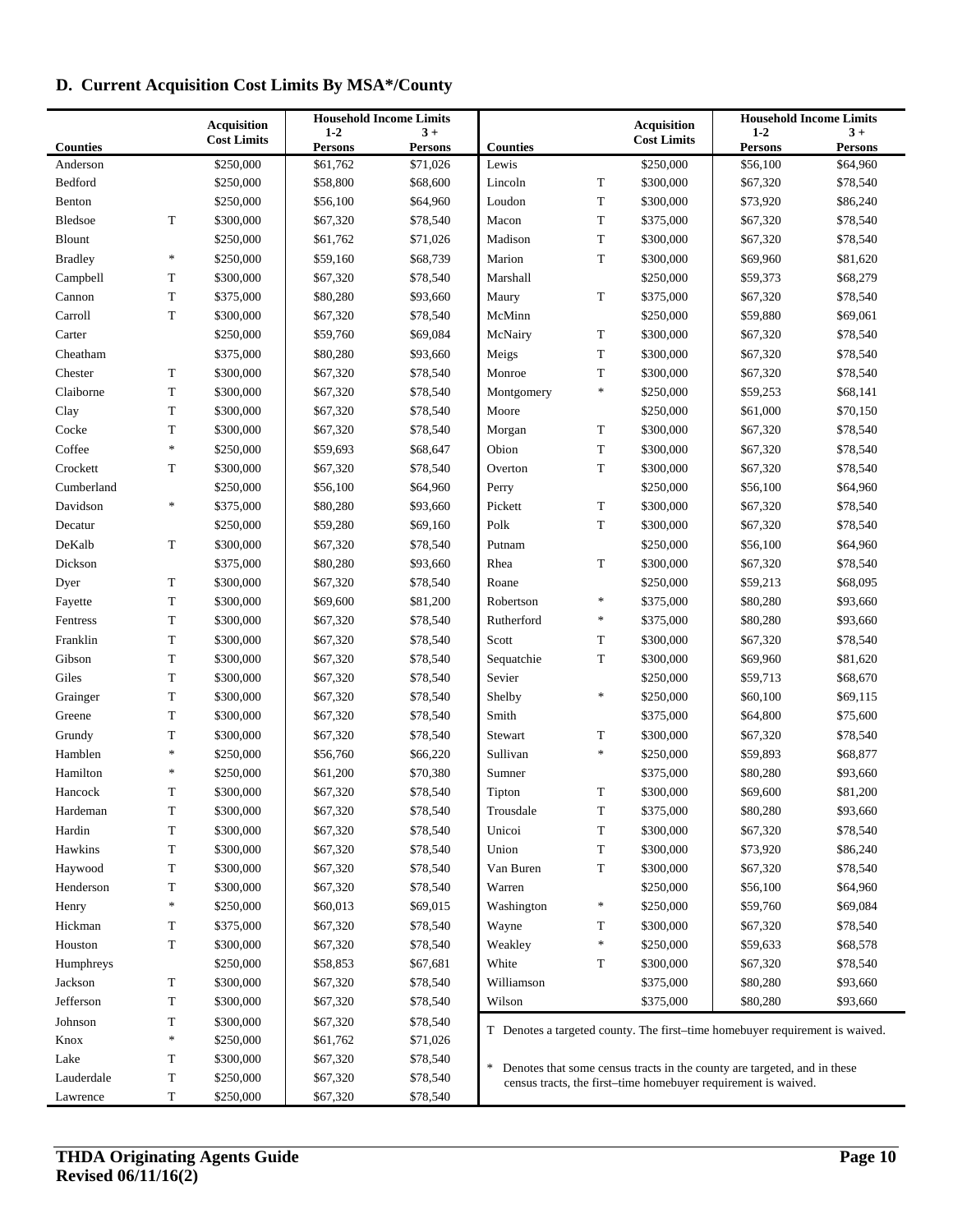#### **4.3 ELIGIBLE LOAN TYPES AND TERMS**

#### **A. Types Of Loans**

Each THDA loan must be one of the following:

- 1. Insured or guaranteed by one of the following:
	- a. the Department of Veterans Affairs (VA), as evidenced by a Loan Guaranty Certificate (LGC); or
	- b. the Federal Housing Administration (FHA), as evidenced by a Mortgage Insurance Certificate (MIC);or
	- c. the United States Department of Agriculture, Rural Development, as evidenced by USDA/RD Form 3555-17.
- 2. Conventional loans must have a loan-to-value ratio of 78% or less based on the loan amount divided by the lesser of appraisal or contract sales price. In the case of a self-built new construction, the ratio is based on the lesser of appraised value or actual total cost.

#### **B. Maximum Loan-To-Value Ratios**

As permitted by FHA, VA, USDA/RD, or 78% LTV for conventional loans, subject to any restrictions contained in this Guide.

#### **C. Maximum Loan Amount**

- 1. Conventional Loans
	- a. All Conventional loans must be underwritten using FNMA and FHLMC guidelines, no expanded approvals allowed. Automated Underwriting Systems, FNMA's (DU) or FHLMC's (LP) must be used for the underwriting decision.
	- b. Loans at 78% or less LTV may be manually underwritten if the borrower/s have no credit score. However, if FNMA or FHLMC's Automated Underwriting System (DU or LP) is used, no expanded approvals are acceptable for THDA loans.
- 2. FHA, VA or USDA/RD Loans

The Base Loan Amount cannot exceed the appraised value, and cannot exceed THDA's Acquisition Cost limit for the county in which the property is located. The Total Loan Amount may exceed the maximum Acquisition Cost limit by no more than the amount of financed MIP, funding fee or guaranty fee.

3. FHA 203(h) Mortgage Insurance for Disaster Victims

THDA will accept applications under FHA's Section 203(h) Mortgage Insurance for disaster victims, provided they were a tenant who lost the use of their rental primary residence due to a natural disaster located within a Presidentially declared area.

- Program is in effect for one year from when the President declares the disaster.
- 100% financing for disaster victims whose homes/residences have been either destroyed or damaged to the point that reconstruction is required in a Presidentially declared disaster area.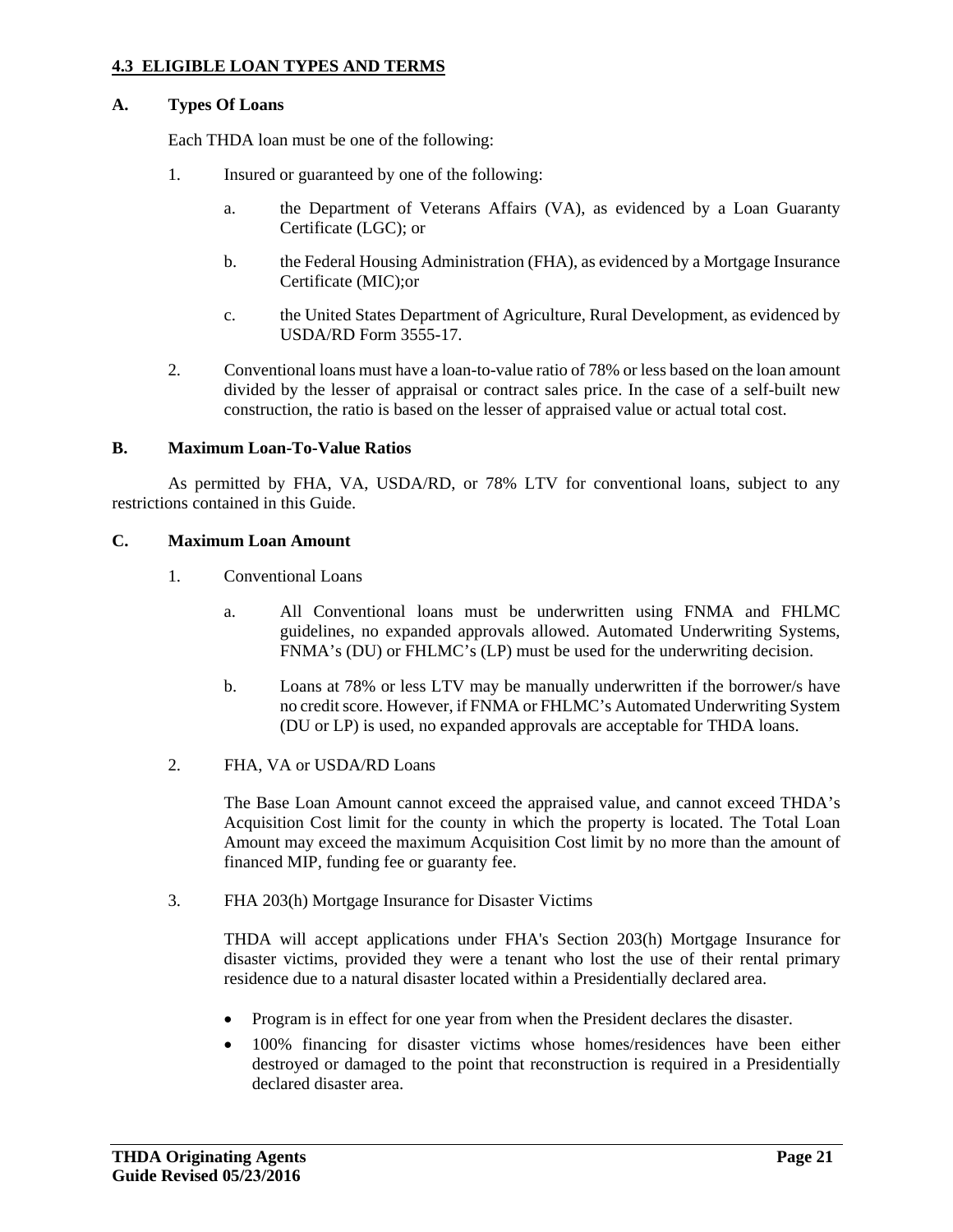#### **5.4 DEBTS, OBLIGATIONS AND OTHER EXPENSES**

#### **A. Remaining Debt Payments**

Although most program insurer underwriting guidelines allow a certain number of remaining scheduled debt payments to be disregarded for purposes of loan qualifying, the impact of existing debt payments on Applicant's budget at the time of the first scheduled THDA loan payment may be evaluated in THDA's sole discretion.

#### **B. Bankruptcy (Chapter 7 and Chapter 13)**

An Applicant's Chapter 7 bankruptcy must be discharged for a minimum of two years and acceptable credit must be re-established to be eligible for a THDA loan.

An Applicant's Chapter 13 bankruptcy must be discharged for a minimum of one year, with all payments on the plan made as agreed, and acceptable credit re-established or maintained during this time.

Applicants currently in bankruptcy are not eligible for THDA loan programs.

#### **C. Previous Default**

Applicants with prior foreclosures or deeds-in-lieu are not eligible for THDA loan programs for a period of three years from the date of the foreclosure sale. If the foreclosure or a short sale was on a THDA funded loan, the borrowers are not eligible for another THDA loan.

#### **D. Child Support and Alimony Obligations**

Include a copy of the final order, signed by the court. Payments must be current.

#### **E. Judgments**

Any and all judgments must be handled in accordance with the program insurer guidelines.

#### **F. Federal or State Tax Liens, Tax Arrearages**

All tax liens or arrearages must be paid in full. Include an acceptable explanation from the Applicant.

#### **G. Collections**

Any and all collection accounts must be handled in accordance with program insurer guidelines.

#### **H. Co-Signed Debt**

Any and all co-signed accounts must be included in Originating Agent underwriting decisions in accordance with program insurer guidelines.

#### **I. Child Care Expense**

Child care expenses must be handled in accordance with program insurer guidelines.

#### **J. Legally Enforceable Obligation Letter**

If a borrower receives a Great Choice Plus loan and has an FHA first mortgage, a Legally Enforceable Obligation Letter, Form HO-0476, must be signed by Borrower at closing. This letter will be sent to the Originating Agent with the THDA loan commitment.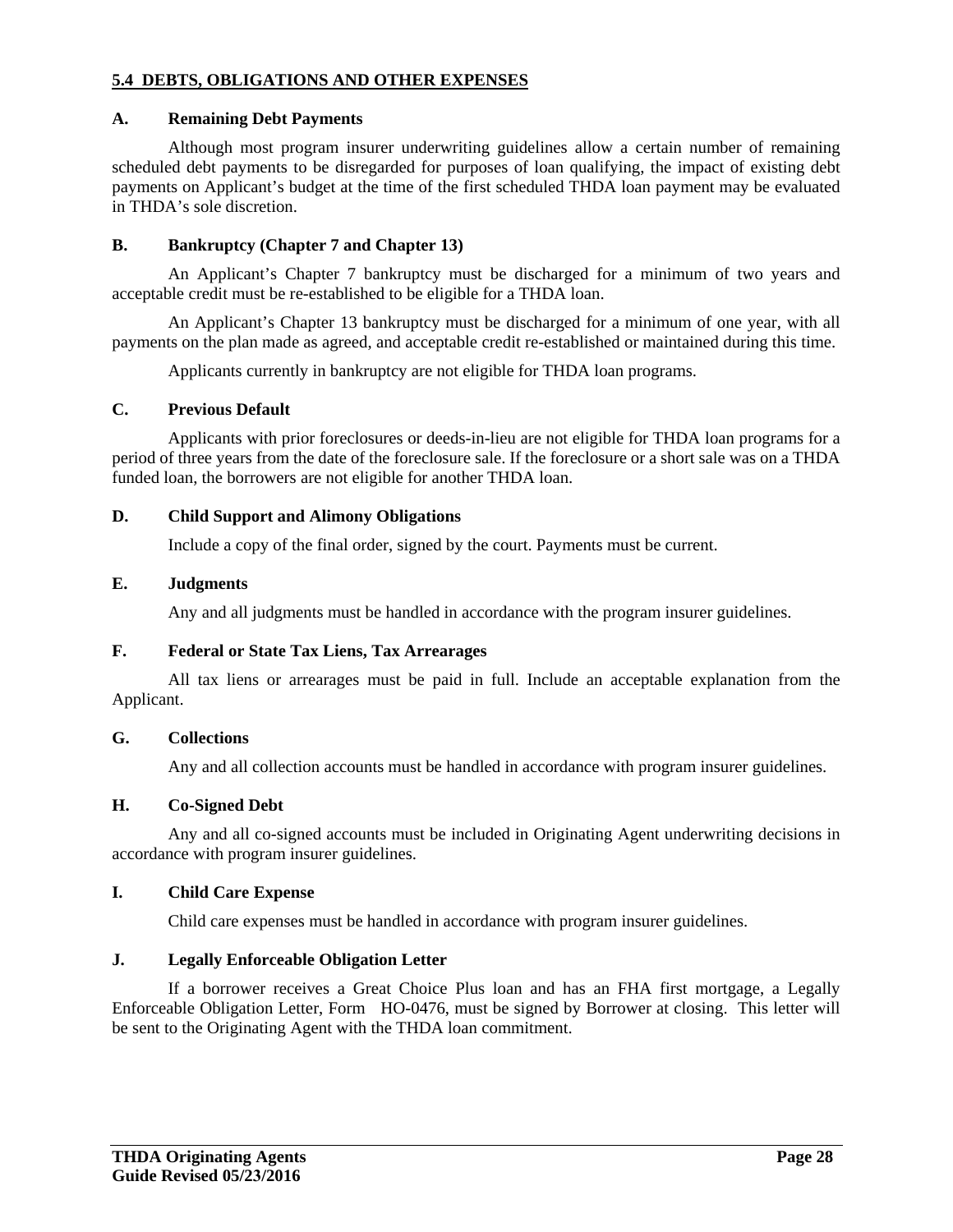#### **SECTION 7: CLOSING A THDA LOAN**

#### **7.1 OVERVIEW**

All THDA approved loans must be closed in compliance with the Commitment and in compliance with the instructions contained in this Guide by a Settlement Agent who is an independent, third-party attorney or a title company. A federal or state regulated financial institution may act as their own Settlement Agent only with THDA's prior written approval, and in THDA's sole discretion. THDA will, however, rely on the Originating Agent to remedy problems concerning closed loan documentation.

Any closed loan subsequently determined to be ineligible due to the terms of the closing, closing documentation, failure to comply with insurer, guarantor or THDA closing conditions, early payment default, and/or any other closing related problem or error, is ineligible for THDA funding, without exception and the Originating Agent will be required to repurchase the loan, at THDA's discretion.

#### **A. Electronic Notes**

A copy of the executed Note for the first and second mortgage (if applicable) should be emailed to closing@thda.org or uploaded to the mortgage loan portal within 72 hours of loan closing.

#### **B. Expedite Loan Documents**

The Originating Agent must immediately submit the closed loan file for loan guaranty/insurance and ship servicing documents to the THDA Servicer as soon as possible.

Failure to comply with delivery deadlines will result in the Originating Agent being required to repurchase the loan from THDA or THDA will refuse to purchase the loan. See Section 8.2 for THDA delivery deadlines.

#### **7.2 LOAN COMMITMENT**

If the terms of the closed loan do not match the Commitment, or Commitment conditions are not satisfied, the Commitment is void. THDA may refuse to fund, may refuse to purchase or may demand repurchase by Originating Agent of closed first and second loans that do not conform to the Commitment. If any element of the transaction does not match the Commitment or if Commitment conditions are not satisfied, do not proceed with the closing. A revised Commitment must be issued prior to closing if any element of the proposed transaction does not match the Commitment. Contact THDA with any questions or to obtain a revised Commitment prior to closing.

#### **7.3 REQUIRED LOAN DOCUMENTS**

#### **A. Loan Documents**

The most recent versions of the following instruments for the applicable loan type must be used, including any applicable riders. A non-qualifying spouse must sign the Deed of Trust:

1. FHA: Multistate FHA Note (Tennessee) Multistate FHA Deed of Trust (Tennessee) THDA Rider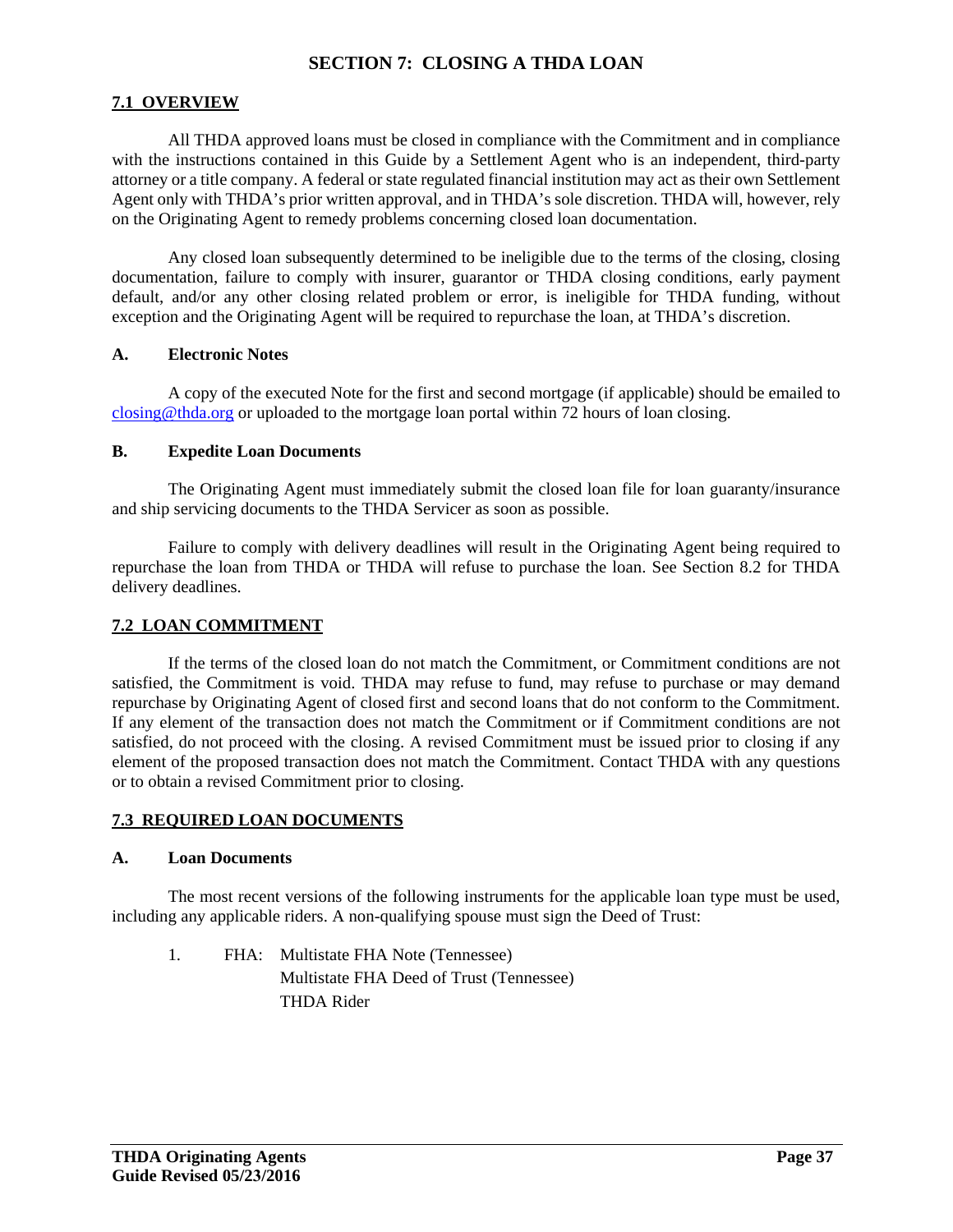- 2. VA: FNMA/FHLMC Multistate Note (Tennessee) FNMA/FHLMC Multistate Deed of Trust (Tennessee) VA Rider THDA Rider
- 3. USDA/RD (FmHA): FNMA/FHLMC Multistate Note (Tennessee) FNMA/FHLMC Multistate Deed of Trust (Tennessee) THDA Rider USDA/RD loans must close with FNMA/FHLMC documents only.
- 4. Conventional: FNMA/FHLMC Multistate Conventional Note (Tennessee) FNMA/FHLMC Multistate Deed of Trust (Tennessee) THDA Rider
- 5. THDA Great Choice Plus Second Deed of Trust and Note
- 6. Legally Enforceable Obligation Letter

#### **B. Due Dates**

The promissory note must specify a first payment due date as the first day of the second calendar month following the date of closing. All subsequent payments are due the first day of each month. Interest credits are not allowed on THDA loan closings.

#### **C. Late Charges**

Late charges are permitted only in compliance with the applicable program insurer's guidelines. If the charge exceeds the allowable rate, the note will be returned for correction and signature by Borrower(s).

#### **7.4 OTHER REQUIRED DOCUMENTATION**

#### **A. Title Insurance Policy**

Use ALTA Loan Policy or ALTA Short Form Residential Loan Policy and include the following:

- 1. The insured amount must be equivalent to the amount of the first mortgage. THDA will not require a Lender's Title Policy on the Great Choice Plus second mortgage.
- 2. THDA must be a "named insured". Use the following language:

*(Name of Originating Agent)*, and/or Tennessee Housing Development Agency, and/or *(Name of insuring or guaranteeing entity)*, as their interests may appear.

OR

*(Name of Originating Agent), its successors and assigns and/or (Name of insuring or guaranteeing entity), as their interests may appear.* 

3. Taxes/assessments that are due and payable cannot be indicated as unpaid.

Endorsements to the Title Insurance Policy may be required as determined by THDA.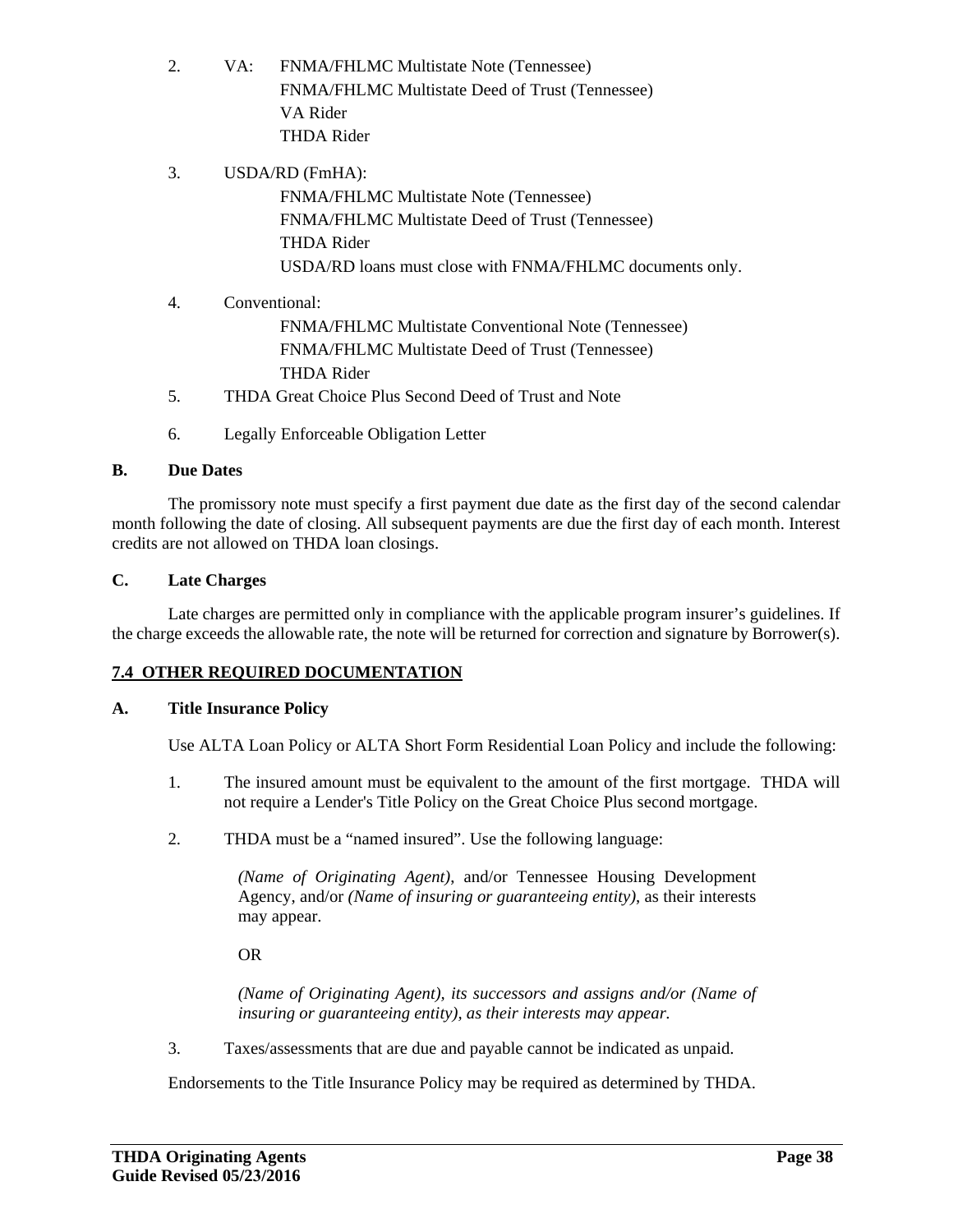#### **O. Copy of MIC/LGC; Original USDA/RD 3555-17, or As Applicable**

1. The MIC must be ordered promptly after closing. THDA must receive a copy of the MIC within 120 days following closing.

Evidence of Originating Agent compliance with HUD's electronic transmission requirements for the Mortgage Record Change must be in the closing package. A copy of the lender query from FHA connection reflecting THDA as the holder.

- 2. The LGC must be ordered promptly after closing. THDA must receive a copy of the LGC within 120 days following closing.
- 3. For USDA/RD loans, enclose the original Loan Note Guaranty 3555-17 within 120 days of closing.

Also enclose a copy of RD Form 3555-11, Lender Record Change. The original 3555-11 must be submitted to Rural Development. In the appropriate space, indicate THDA's USDA/RD ID number: 6206001445.

#### **P**. **Final Loan Application (1003)**

The final 1003 executed by the borrower(s) must be included in the Closed Loan Submission Package.

#### **8.5 LOAN REPURCHASE**

#### **A. Repurchase Obligation**

THDA, in its sole discretion, may refuse to purchase any loan and may require an Originating Agent to repurchase any loan(s) when any of the following exist:

- 1. Commitment conditions are not satisfied; or
- 2. The closed loan does not match all elements of the Commitment; or
- 3. The Originating Agent fails to deliver required documents to the THDA Servicer within the THDA Servicer's deadline; or
- 4. The loan is refused for servicing by the THDA Servicer; or
- 5. The Borrower fails to make the first regularly scheduled loan payment to the THDA Servicer ("first payment default"); or
- 6. The Borrower experiences a first payment default before the MIC, LGC, USDA/RD guarantee or PMI certificate is issued (first payment default is determined by the records of the THDA Servicer indicated on the Commitment); or
- 7. An entity other than THDA or the Originating Agent is named on the MIC, LGC, USDA/RD guarantee (3555-11, 3555-17 or 3555-18) or PMI Certificate;
- 8. The Originating Agent fails to deliver closed loan documentation to THDA within specified deadlines; or
- 9. The loan cannot be insured or guaranteed within 150 days of loan closing or the THDA closing file is incomplete on the  $151<sup>st</sup>$  day following loan closing; or
- 10. Any material fact discovered subsequent to the closing causes the loan to be ineligible for THDA financing.